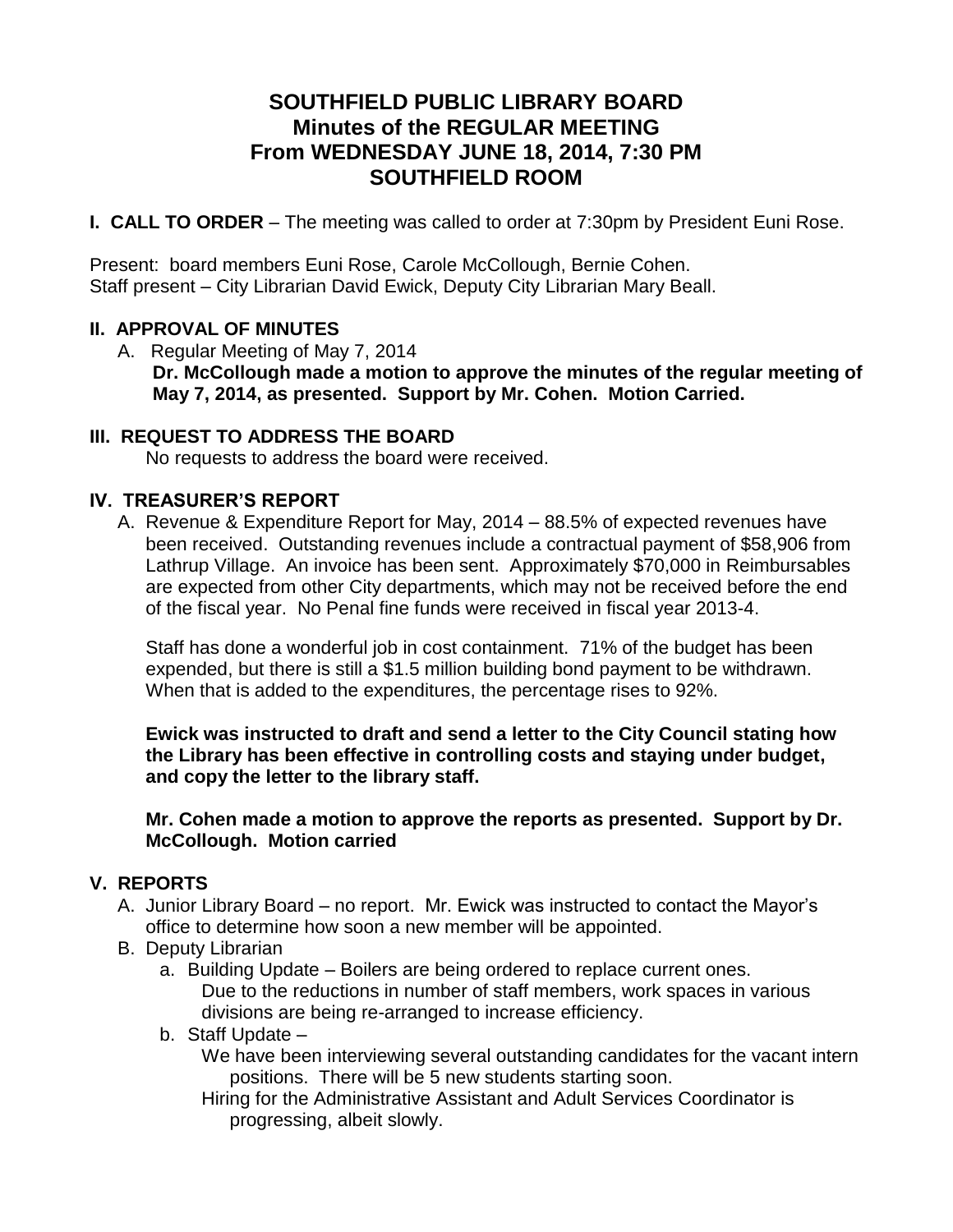### **VII. OLD BUSINESS**

- A. Vending Machines at the Library Mr. Ewick investigated adding vending machines for the public. Modern Vending is the City's current vendor, and is willing to add machines if requested. Ewick showed the Modern Vending website, and photos of a couple of other libraries' vending areas. **Staff will work with Modern Vending to devise a plan for location / number of machines, then report back to the board for approval.**
- B. Gift Policy Legal Dept. recommendation A response has been received from the legal department. **Mr. Ewick distributed the updated policy and requested that board members review it for discussion at the next meeting**.
- C. City Librarian's Vacation Time Mr. Zorn apprised the Board in May that there is a question about Mr. Ewick's vacation time that requires a board decision. When hired, Mr. Ewick negotiated to receive 4 weeks of vacation time upon hire. According to City Policy, after 5 years, employees receive an additional week of vacation time. The Board must decide whether to grant an additional week of vacation time to Mr. Ewick or to keep him at the current 4 week level.

**After discussion, Dr. McCollough made a motion to approve granting Ewick a 5th week of vacation time. Support by Mr. Cohen. Motion carried.** 

## **VIII. NEW BUSINESS**

- A. Student library users policy Ewick presented questions for discussion. His recommendation is to allow him to gather more information. After discussing various pros & cons of charging local schools, the board decided that the current policy is the best way to handle this issue, so **no action will be taken**.
- B. Portrait Transfer Request The Jewish War Veterans of Michigan Archives have approached the library with a request that the library donate a portrait of PFC Dennis Greenwald to the Archives. The portrait was given to the library by the Greenwald family and has been stored in the basement. Mr. Ewick recommends that the portrait be given to the Archives so that it can be placed with similar memorabilia and be more accessible to the public.

**Mr. Cohen made a motion to transfer ownership of the portrait to the Archives. Support by Dr. McCollough. Motion Carried.**

C. Declaration of the Right to Libraries – Mr. Ewick presented an advocacy idea developed by ALA President Barbara Stripling wherein libraries hold signing ceremonies of a document entitled the Declaration of the Right to Libraries. This has been done locally by Redford Township Public Library and is a way to celebrate the library as well as increase its profile in the community.

 The Board feels this is a great opportunity to remind the community of the value of the library as a resource and encouraged development of the event.

 One concern is that the Declaration doesn't address head-on the importance of libraries despite the advent of the internet. Ewick will explore how this could be included.

D. City Complex – The City Planning office has asked the Library to participate in an upgrade of the city complex area by paying for a walkway along the fountain. Costs